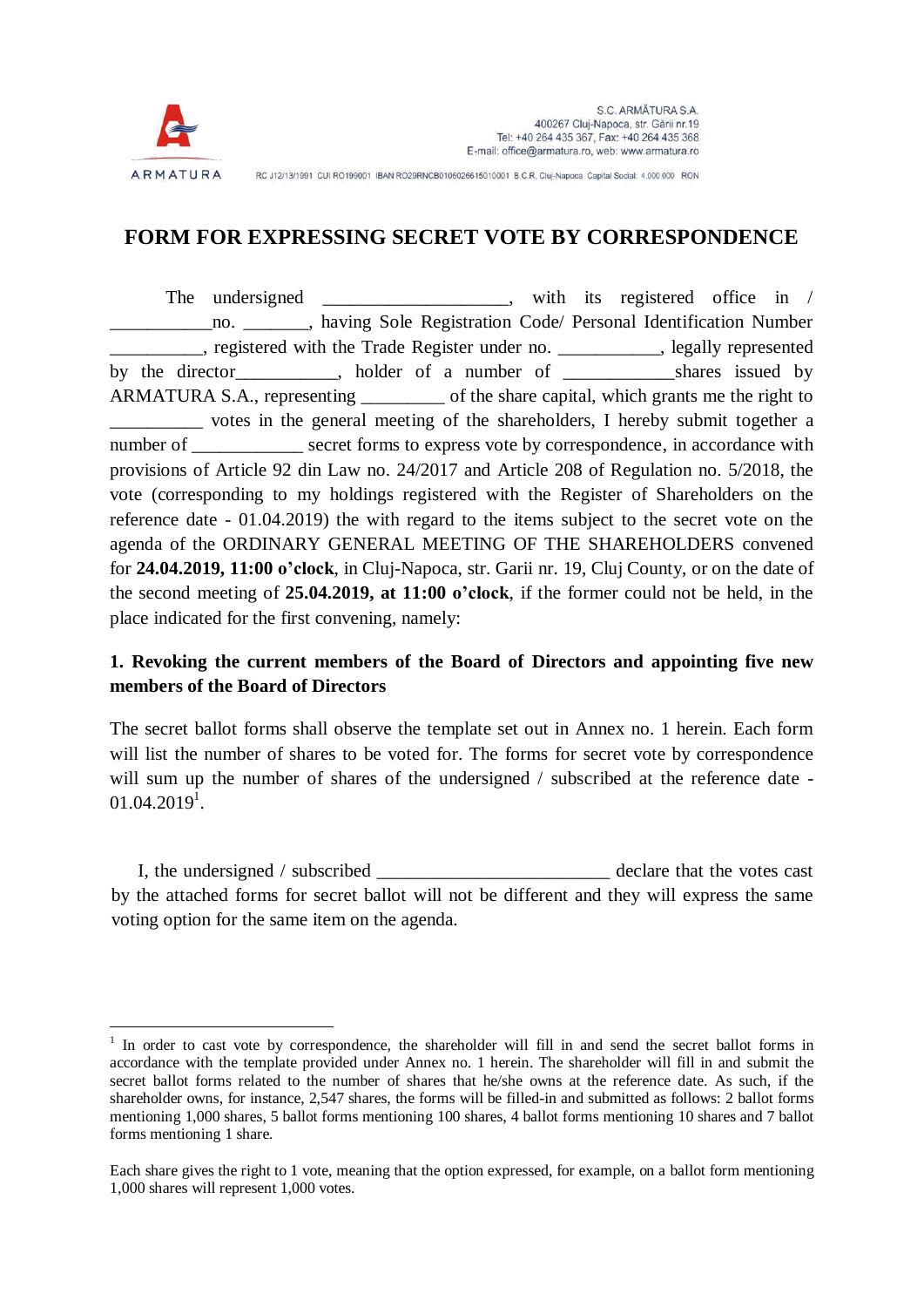

RC J12/13/1991 CUI RO199001 IBAN RO29RNCB0106026615010001 B.C.R. Cluj-Napoca Capital Social: 4.000.000 RON

Considering the provisions of art. 132 par. (2) of the Law no. 31/1990, in case my vote is negative, I request its insertion into the minutes of the meeting in order to be able to exercise the remedies provided by the law:

YES NO

Date  $\Box$ 

\_\_\_\_\_\_\_\_\_\_\_\_\_\_\_\_\_\_\_\_\_\_\_

\_\_\_\_\_\_\_\_\_\_\_\_\_\_\_\_\_\_\_\_\_\_\_\_\_\_\_\_\_\_\_\_\_

*[last name, first name of the shareholder in capital letters]*

*[signature of the shareholder - natural person or legal person representative]*

By filling in and signing this form for expressing secret vote by correspondence, I undertake to send a copy of this form, in original, to the registered office of ARMATURA SA, bearing the wording *"SECRET VOTE BY CORRESPONDENCE FOR THE ORDINARY GENERAL MEETING OF THE SHAREHOLDERS DATED\_\_\_\_\_\_\_\_\_\_\_, TIME O'CLOCK"*. At the same time, I undertake the obligation to put the forms for secret ballot in a separate closed envelope, bearing the wording *"IT CONTAINS SECRET BALLOT FORMS BY CORRESPONDENCE FOR THE ORDINARY GENERAL MEETING OF THE SHAREHOLDERS DATED* FIME O'CLOCK", that will be inserted in the former envelope containing the form for expressing secret vote by correspondence and the copies of the identity documents/ registration certificate. Moreover, I undertake the obligation to submit a valid identity document – identity bulletin/card in the case of shareholders natural persons, respectively registration certificate and the copy of the identity document of the legal representative in the case of legal persons. I also undertake to submit such documentation in a timely manner, so that it is registered with the registry from the headquarters of the Company, on 22.04.2019, at 11:00 o'clock the latest, under the sanction of losing the exercise of the voting right in the meeting.